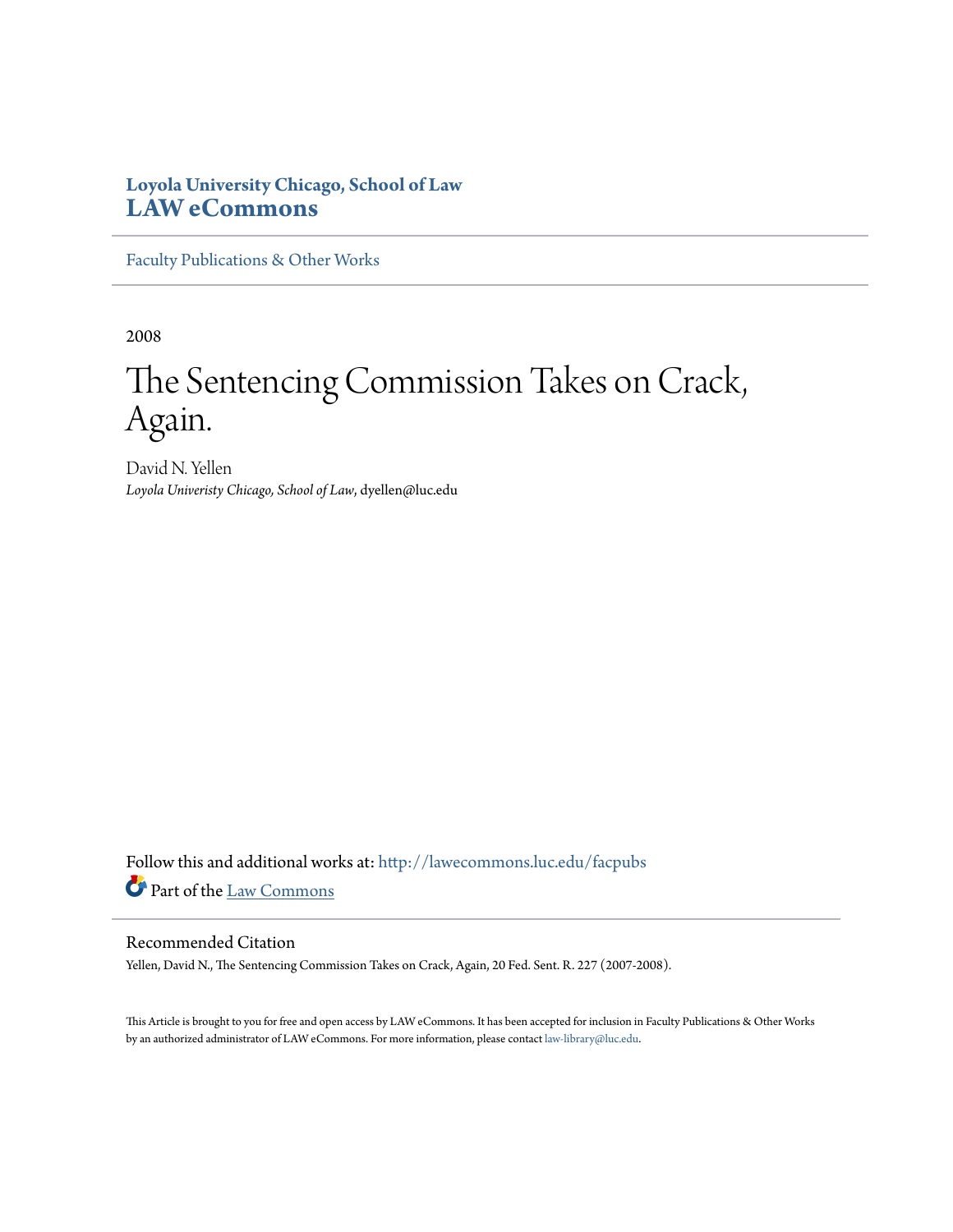## The Sentencing Commission Takes on Crack, Again

We may be entering a new era of drug sentencing policy. For the first time, an effort by the United States Sentencing Commission to reduce the disparity in treatment between crack and powder cocaine offenders by somewhat reducing crack sentences has succeeded. Decisions of the United States Supreme Court, culminating most recently in *Kimbrough v. United States'* and *Gall v. United States,2* have clarified and expanded the flexibility federal judges have in sentencing under the post- *United States v. Booker3* advisory sentencing guidelines. Political leaders have begun to accept the need for relaxation of at least some of the most severe drug sentencing laws.4 Scare tactics, like those recently attempted by Attorney General Mukasey in opposing the retroactive application of the Commission's cocaine amendments,<sup>5</sup> no longer work as well as they did a few years ago. Perhaps the feared label "soft on crime" is beginning to lose a bit of its teeth, enabling more sensible drug sentencing policies to emerge. Whether we have reached a tipping point in attitudes toward drug sentencing remains to be seen, but the atmosphere certainly seems to be changing.

The United States Sentencing Commission deserves a good deal of credit for this recent turn. For over a decade, it has been thoughtfully examining and criticizing the disparate treatment of crack and powder cocaine. Its four reports to Congress on federal cocaine sentencing policy make a powerful case for reform. Until now, however, the Commission has been unable to translate its analysis into effective action. In 1995 the Commission tried to eliminate the disparity, but Congress rejected the effort. This time around, the Commission seems to have learned a great deal from that experience and has become a more effective political actor. Much work remains to be done, and the Commission needs to do more, but the **2007** report and amendments represent an important turning point.

#### **I. A Brief Look Back at the 1995 Report and Amendments**

The last time the Sentencing Commission attempted to significantly affect cocaine sentencing policy was in 1995.<sup>6</sup> In February 1995, responding to a congressional directive, the Sentencing Commission issued its *Special Report to Congress: Cocaine and Federal Sentencing Policy.* The Report was quite critical of the 100:1 ratio embodied in the federal mandatory minimum statutes but somewhat tentative in its recommendations. Two months later, the Commission took bold action: it narrowly (by a 4-3 vote) approved amendments designed to equalize the treatment of crack and powder cocaine and urged Congress to change the mandatory minimum statutes so that crack and powder cocaine were treated alike, at the lower levels then applicable to powder cocaine. Congress responded by passing legislation rejecting the Commission's amendments, which President Clinton signed in October **2005.** Having been so soundly rebuffed, the Commission retreated for over a decade.

#### **II. The 2007 Guideline Amendments**

In **2007** the Commission returned to the arena. Unlike in **1995,** when the Commission's Cocaine Report preceded its proposed guideline amendments, in **2007** the Commission first issued amendments and then followed with a report. There is no indication that this change was strategically motivated, nor does it seem to have had any effect on subsequent events.

In April **2007** the Commission unanimously adopted an amendment modestly reducing crack cocaine guidelines levels. When the guidelines were originally written, the Commission established guideline ranges that were above applicable mandatory minimum penalties for crack. For example, the guideline range for first-time crack offenses involving **5** or more grams of crack cocaine was 63 to 78 months, while the statutory mandatory minimum was **5** years (or 6o months). Similarly, the guideline range for the 50-or-more-gram level, which has a mandatory minimum **of 120** months' imprisonment, was **121** to **I5i** months. The **2007** amendment reduces the base offense level for crack cocaine offenses so that the sentencing range includes, rather than exceeds, any applicable statutory mandatory minimum. Thus, for first-time offenders at the **5-** and 50-gram levels, the guideline ranges after the amendment are 51 to 63 months and 97 to **121** months. Similar reductions are made for crack cocaine amounts below and above mandatory minimum thresholds.

In its press release accompanying the amendment, the Commission "emphasized and expressed its strong view that

*Federal Sentencing Reporter,* Vol. 20, No. 4, PP. **227-229,** ISSN 1053-9867 electronic ISSN 1533-8363 ©2o08 Vera Institute of justice. **All** rights reserved. Please direct requests for permission to photocopy or reproduce article content through the University of California Press's Rights and Permissions website, http://www.ucpressjoumals.com/reprintlnfo.asp. DOI: fsr.zoo8.2o.4.227.



#### **DAVID YELLEN**

Dean and Professor of Law, Loyola University, Chicago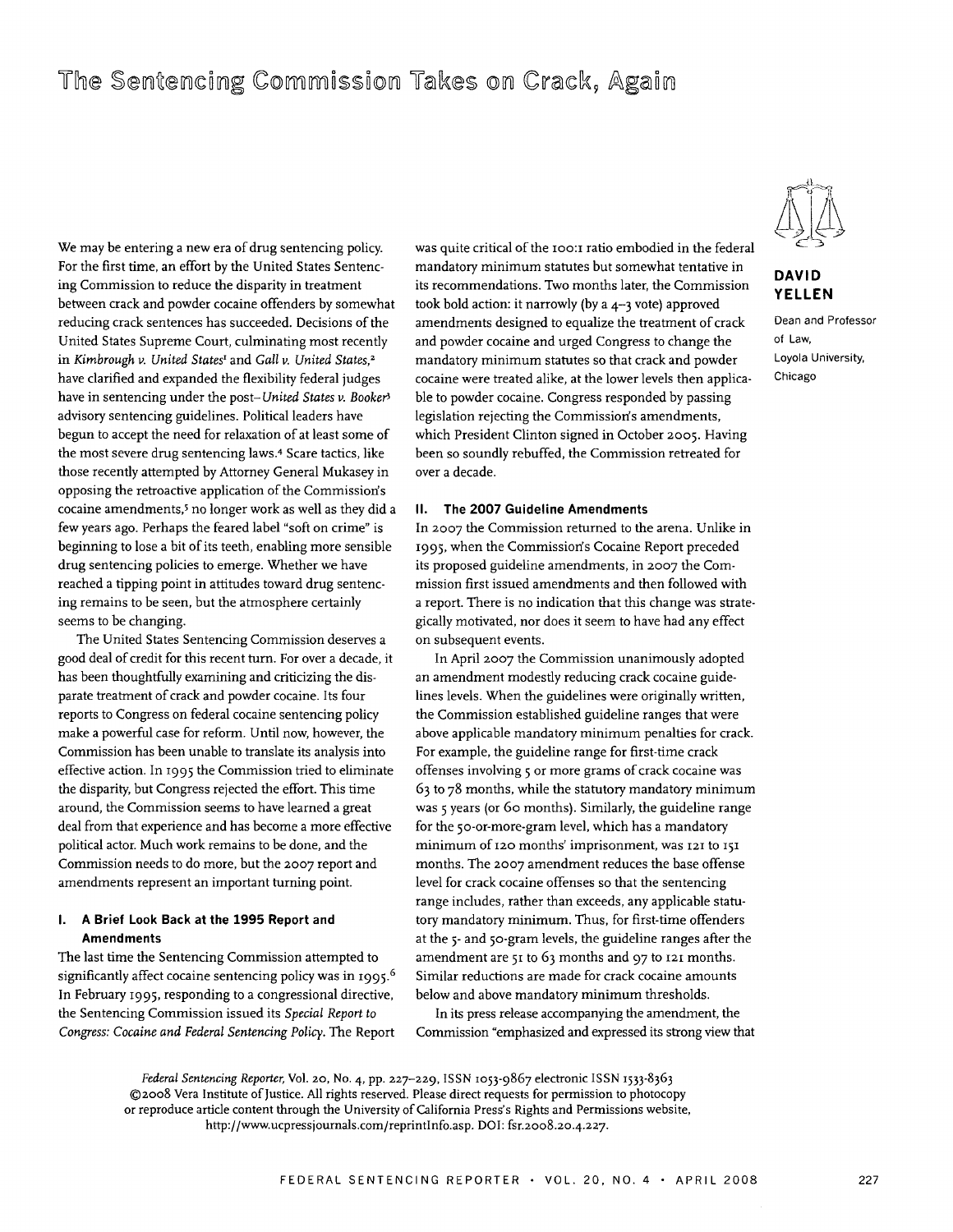the amendment is only a partial solution to some of the problems associated with the ioo-to-i drug quantity ratio. Any comprehensive solution to the ioo-to-i drug quantity ratio would require appropriate legislative action by Congress."7

This amendment attracted surprisingly little congressional attention and took effect on November **I, 2007.** The following month, the Commission voted unanimously to give retroactive effect to this amendment, effective on March 3, 2008. $8$  Although this decision was more controversial, it went through without serious congressional opposition. As a result of these actions, approximately **1,500** inmates were eligible for immediate release and approximately **20,000** inmates could potentially have their sentences reduced in the coming years.

#### **Ill. The 2007 Cocaine Report**

In May **2007,** after the crack amendment was promulgated but before the decision on retroactivity, the Sentencing Commission issued *Report to the Congress: Cocaine and Federal Sentencing Policy.* The **2007** Cocaine Report does not break new ground. Rather, it represents an incremental addition to the Commission's earlier reports on cocaine sentencing. Chapter i provides an overview of the two-tiered penalty structure for powder and crack cocaine. The Commission notes the origins of the notorious ioo-to-i drug quantity ratio and compares the penalties for crack cocaine offenses with those applicable to other illegal drugs.

Chapter i also contains the Commission's recommendations to Congress. Specifically, the Commission requests that Congress do the following:

- i. Increase the five-year and ten-year statutory mandatory minimum threshold quantities for crack cocaine offenses to focus the penalties more closely on serious and major traffickers as described generally in the legislative history of the 1986 Act.
- **2.** Repeal the mandatory minimum penalty provision for simple possession of crack cocaine under **21** U.S.C. 844.
- 3. Reject addressing the ioo-to-i drug quantity ratio by decreasing the five-year and ten-year statutory mandatory minimum threshold quantities for powder cocaine offenses, as there is no evidence to justify such an increase in quantity-based penalties for powder cocaine offenses.9

These recommendations are essentially the same ones the Commission has made since **1995.** Still, they are cogently presented, backed up by a great deal of evidence and analysis. And these recommendations are made stronger by two factors that were absent in 1995: the unanimity of the Commission, and the closely integrated approach taken in the Report and the Recommendations."

Chapter I also summarizes the Commission's April **2007** amendment regarding crack. Chapter **2** presents an impressive array of data concerning cocaine offense sentencing. As it did in its **2002** report, the Commission concludes that the data support three major conclusions:

- The majority of powder and crack cocaine offenders perform low-level trafficking functions, although there has been an increase since **2000** in the proportion of cocaine offenders identified as performing a wholesaler function.
- The majority of powder cocaine offenses and crack cocaine offenses do not involve aggravating conduct, such as weapon involvement, bodily injury, and distribution to protected or in protected locations. However, the proportion of cases involving some aggravating conduct has increased since **2000** for both types of cocaine offenses.
- Certain aggravating conduct occurs more often in crack cocaine offenses than in powder cocaine offenses, but still occurs in a minority of cases."

Chapter 3 is tiled "Forms of Cocaine, Methods of Use, Effects, Dependency, Prenatal Effects, and Prevalence." As in its earlier reports, the Commission notes that crack and powder cocaine cause identical physiological effects, although crack cocaine may present a greater risk of "addiction and personal deterioration." This is because crack is normally smoked, which causes a more intense sensation than snorting the drug, which is how powder cocaine is usually used. The Commission also cites recent studies indicating that the damaging effects of prenatal exposure to cocaine are the same regardless of the form of the drug and that these effects are "significantly less severe than previously believed."

Chapter 4 reviews recent trends in drug trafficking. Chapter **5** compares federal law with state cocaine sentencing policies. Chapter 6 discusses recent case law, particularly *United States v. Booker.* The critical Supreme Court decisions in *Rita*,<sup>12</sup> Gall, and *Kimbrough* all came after the Report was written.

#### IV. **What's Next for the Commission?**

Much has changed in sentencing since 1995. Most importantly, because of the Supreme Court's decisions, the Sentencing Commission now writes guidelines that advise and influence but no longer legally bind federal judges. The Sentencing Commission has learned from its past interactions with Congress and is now a more effective political actor. The modest, incremental approach to crack sentencing reform embodied in the **2007** amendments holds promise. Had the Commission taken this approach in 1995, meaningful reform might have begun then.

Having tasted success, the Commission should plot a bolder path forward on drug sentencing reform. There are three major areas that should be their focus.

#### **A. Mandatory Minimums**

As noted above, the Commission made several positive recommendations regarding mandatory minimums in its